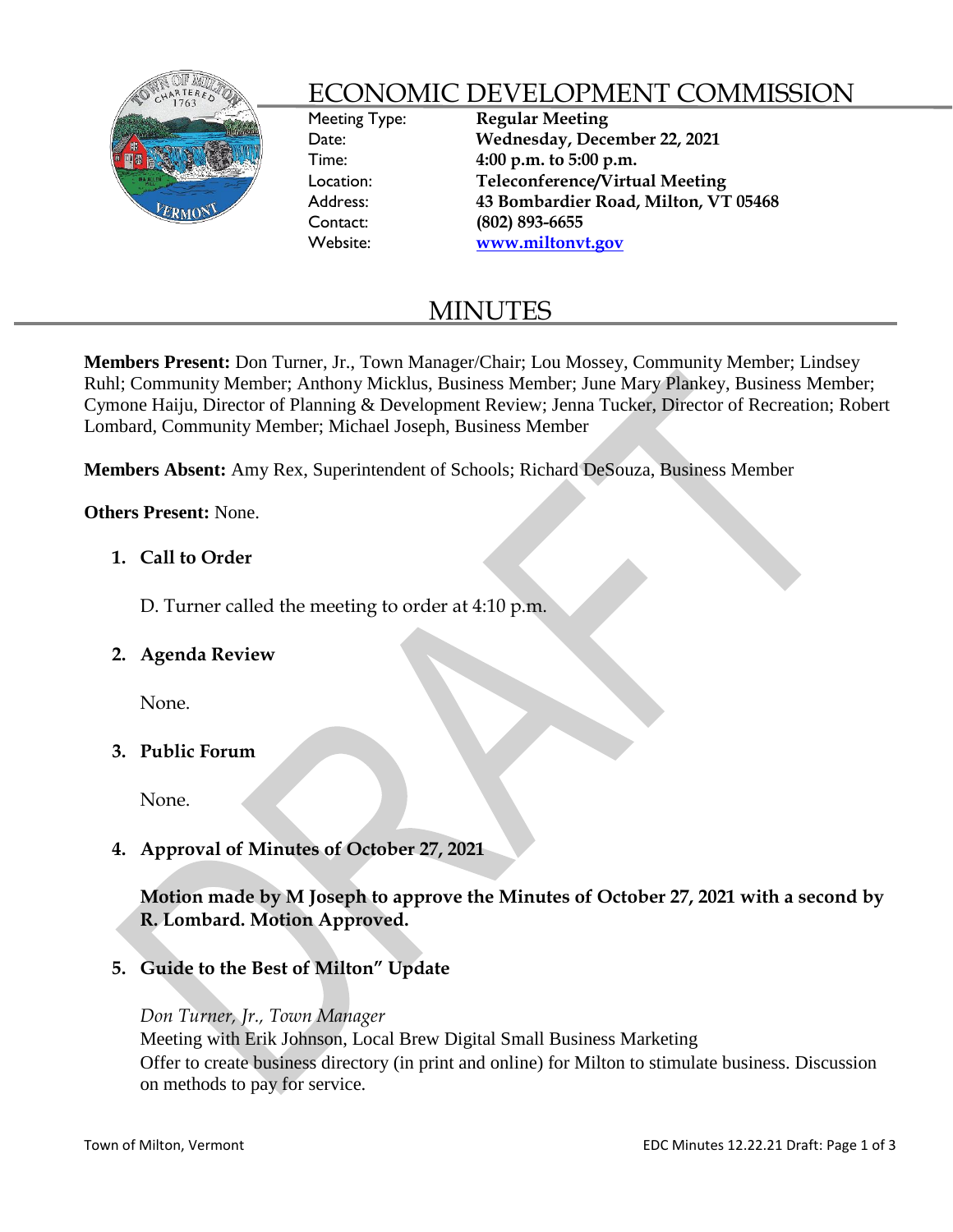# **6. ARPA Update**

#### *Don Turner, Jr., Town Manager*

\$1.5 million received this year. \$512,000 is for economy recovery i.e. capital improvements that the town will spend. Other funds will be distributed through grants. The town is creating a grant application process.

## **7. "Milton on the Move" Discussion**

## *Don Turner, Jr., Town Manager*

First session was in November. Follow-up survey got more responses than any of the other 83 towns Rural Development has worked with. Second meeting was on December 14th. 40 people attended. The following priorities were identified: 1) creation of a community/recreation center, 2) support for business 3) creation of a downtown. Next and final meeting is January 12th.

## **8. Staff Updates**

## *Don Turner, Jr., Town Manager*

Manager's message is on town website and is publicized on multiple platforms. Town has created FY23 budget. There is a \$0 dollar increase this year. ARPA and surplus money is being put toward capital investment which will allow funds to be used for other town maintenance costs. The hour-glass project work is progressing. Burger King is going to begin building in the spring.

## *Jenna Tucker, Director of Recreation*

Wrapping up holiday events. There were five events this month. Winter festival is the next event. Bike trail building days are ongoing. Group trail building will resume in spring. Companies are facilitating their staff time to build trails. Work on Parks Rx is ongoing.

## *Cymone Haiju, Director of Planning & Development Review*

No DRB meeting this past month. Updates on zoning and building permits.

## **9. Adjournment**

**Motion made by M. Joseph to adjourn the meeting with a second by L. Mossey. Motion Approved.** 

## **D. Turner adjourned the meeting at 5:10 p.m.**

Respectfully Submitted, Lindsey Ruhl